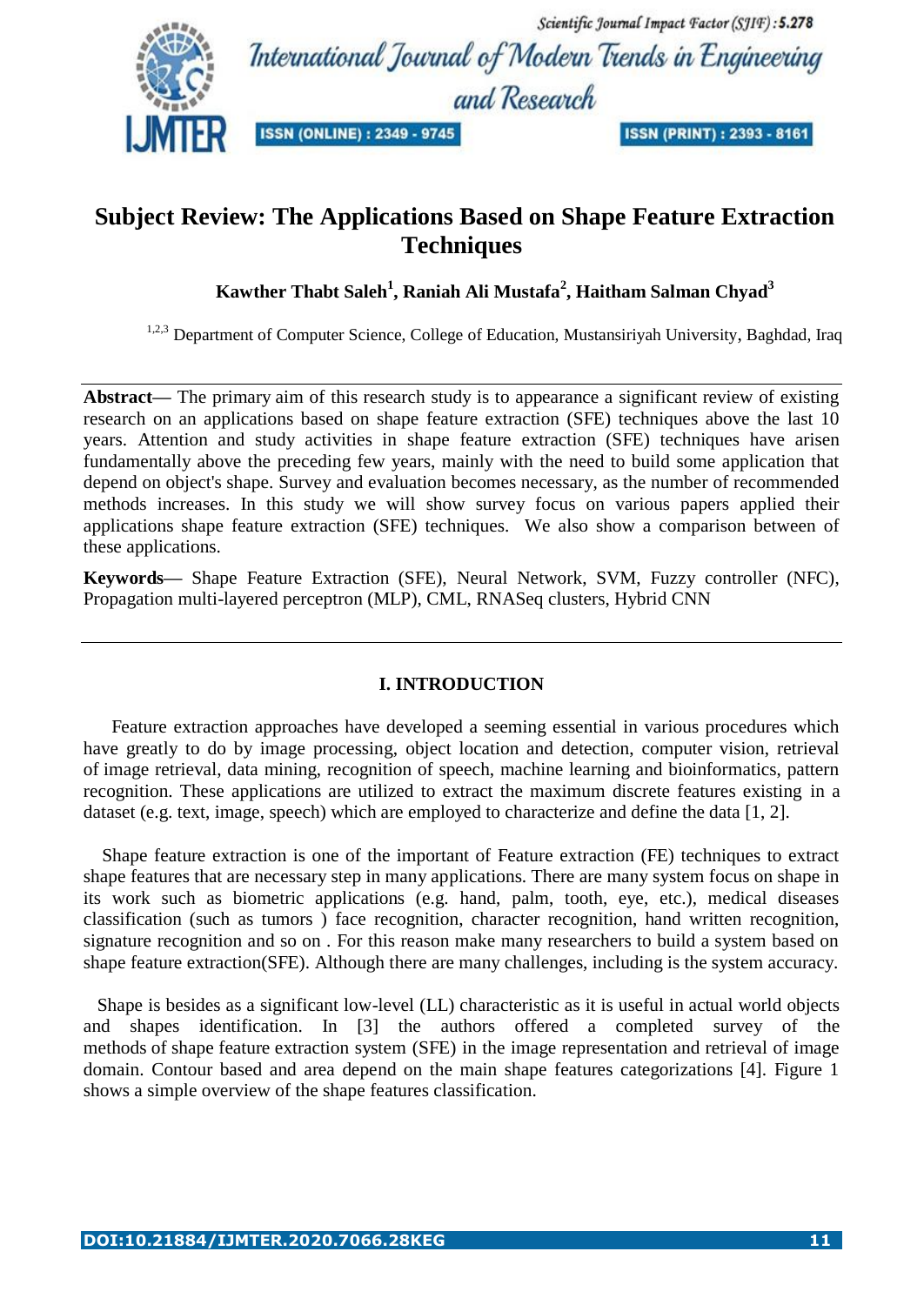

*Figure 1. An overview of the methods of shape feature extraction.*

Recently, proposed many of applications based shape feature extraction techniques. In this review, we work ways to build many application depend on shape feature extraction (SFE) techniques The remainder of this study paper was structured as follows: The literature survey of various systems in the last years is offered in Section 2. In Section 3 the comparative schemes analyses that debated in section 2. As a final, the Section 4 shows the conclusions.

#### **II. LITERATURE SURVEY**

Notes in the last few years, there are various applications in various field employed one of on shape feature extraction (SFE) techniques to have satisfied. In this section we discuss some of these researches. In this paper Dinesh Dileep [5] defined a geometry depended method for characteristic extraction valid word recognition applications based by segmentation. The suggested shape feature extraction system of geometric of the character contour. These features are depending on the types of elementary line which shapes the feature skeleton. The application offers features as vector as its production. The characteristic vectors so made as a training set output, were at that time the application for training for pattern recognition was employed to train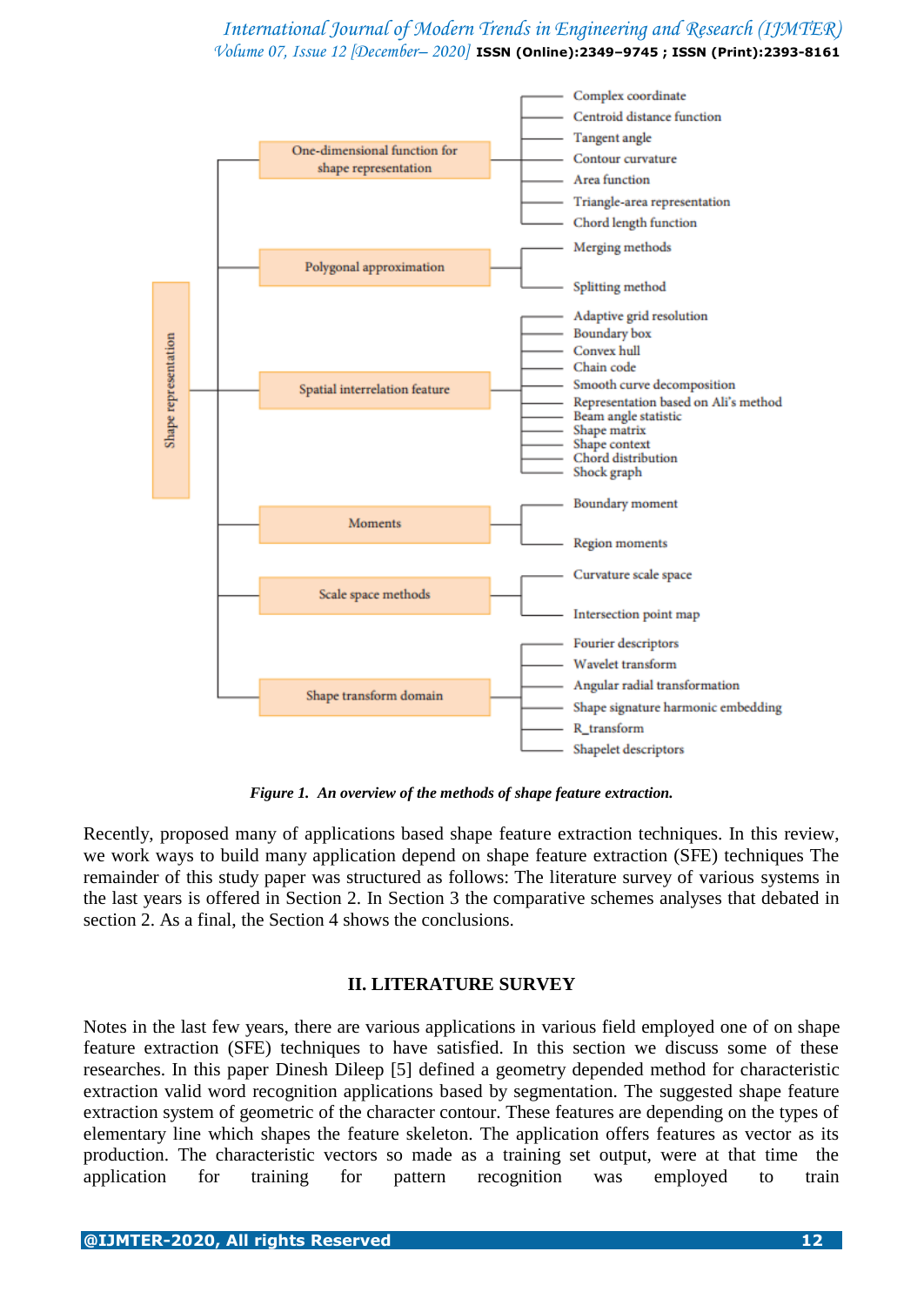application relies on neural networks in order to benchmark the application. In this research article, Qihui Wang, Lijun Xie , Bo Zhu, Tingjun Yang , and Yao Zheng[6] employed Active shape model (ASM) is a search tool for images that relies on statistical paradigm that is commonly utilized to extraction features. The local profile paradigm and the form paradigm are included in the traditional ASM model. The utilize of statistics to contribute is the key benefit of the ASM paradigm to definite goal image paradigm by presenting previous knowledge about waiting for the object of the extraction goal, restricting the search product in the flexible range. These features create it appropriate for every identical item's feature. Investigational results display that the system can pick facial characteristics quickly and with greater precision Extract the geometric object contours embedded in binary digital images scheme offered by Amal Dev Parakkat, Jiju Peethambaran, Philumon Joseph and Ramanathan Muthuganapathy [7] employed a geometric method to extract digital binary images from contours that are designed to be successful and have the benefit of using the technique in both raster graphics and vector. Contour extraction is based by different pixel, their system construct to pick further smooth and compact contours then is besides accomplished of producing contours for images through huge noise, wherever the typical edge detections methods as Canny and Sobel algorithm of edge fail. Strong to background noise, particularly without executing every handling noise filtering approaches, makes the suggested method distinctive and from here a variety of systems for segmentation of images dealing with binary input images with noise in the background e.g. satellite or MRI scans images would find the approach very attractive and helpful. The ratio of compression accomplished by their algorithm for noisy images is actual great. For biomedical image retrieval and classification, a novel descriptor for shapes is given by Daekeun You, Sameer Antani, Dina Demner-Fushman, George R. Thoma [8] this work improved a feature extraction technique this was done effectively executed for recognition of characters. They practical several image processing approaches for example adaptive morphology and thresholding and taken into consideration different feature terms of extraction. Using preprocessed binary images to extract contours, and then extracted the 4 directional chain code in sub-images is defined by the contours. Via radiology modality classification, they tested the proposed technique and compared with various existing descriptors that pick diverse kinds of info from images (e.g. texture or/and color). Experiment results displayed that the descriptor suggested shape accomplished the maximum 74.1 percent classification accuracy, and the combination of the descriptor with a color based descriptor increased each separate descriptor's accuracy. In this paper Jyotismita Chaki∗, Ranjan Parekh, Samar Bhattacharya [9] suggested a new system of recognizing and characterizing plant leaves employing a gathering shape with characteristics of texture. The leaf texture is displayed employing gray level co-occurrence matrix with Gabor filter while the shape of the leaf is taken employing a combination set of invariant moments and curvelet transforms coefficients. Since these characteristics are common sensitive to the scaling and orientation leaf image, an earlier preprocessing phase for extraction of features is performed to improve various factors of rotation, translation, and scaling. Effectiveness of the suggested approaches is planned by employing 2 neural network classifiers (a feed forward back propagation multilayered perceptron (MLP) and a neuron fuzzy controller (NFC)) to distinguish among 31 leave classes. To analyze how to increase the accuracy of identification, the features have been executed separately as well as in combination. Experimental results show that in data leaves with distinct shape, texture, orientations, and scale, the method given is efficient to a satisfying degree. In this research paper, Himali Vaghela, Hardik Modi, Manoj Pandya and M. B. Potdar [10] recognized various white blood cell forms as lymphocytes, monocyte, neutrophils, basophil, eosinophil etc. used some shape features as perimeter, area, roundness, standard deviation etc. employing image processing methods, outcome can be got within 4- 3 minute. To achieve shape features process, the RGB image discrepancy has to be raised for improved white cells detection. Next identification of each cell category is execute to identify both it is Chronic Lymphocytic leukemia (CLL) and Chronic Myelogenous Leukemia (CML). This scheme gives accuracy of 93.33%. In this research, Ramgopal Segu, K. Suresh [11] offered a new method for detect the text from natural scene image. They used shape feature and SIFT feature examination for text detection.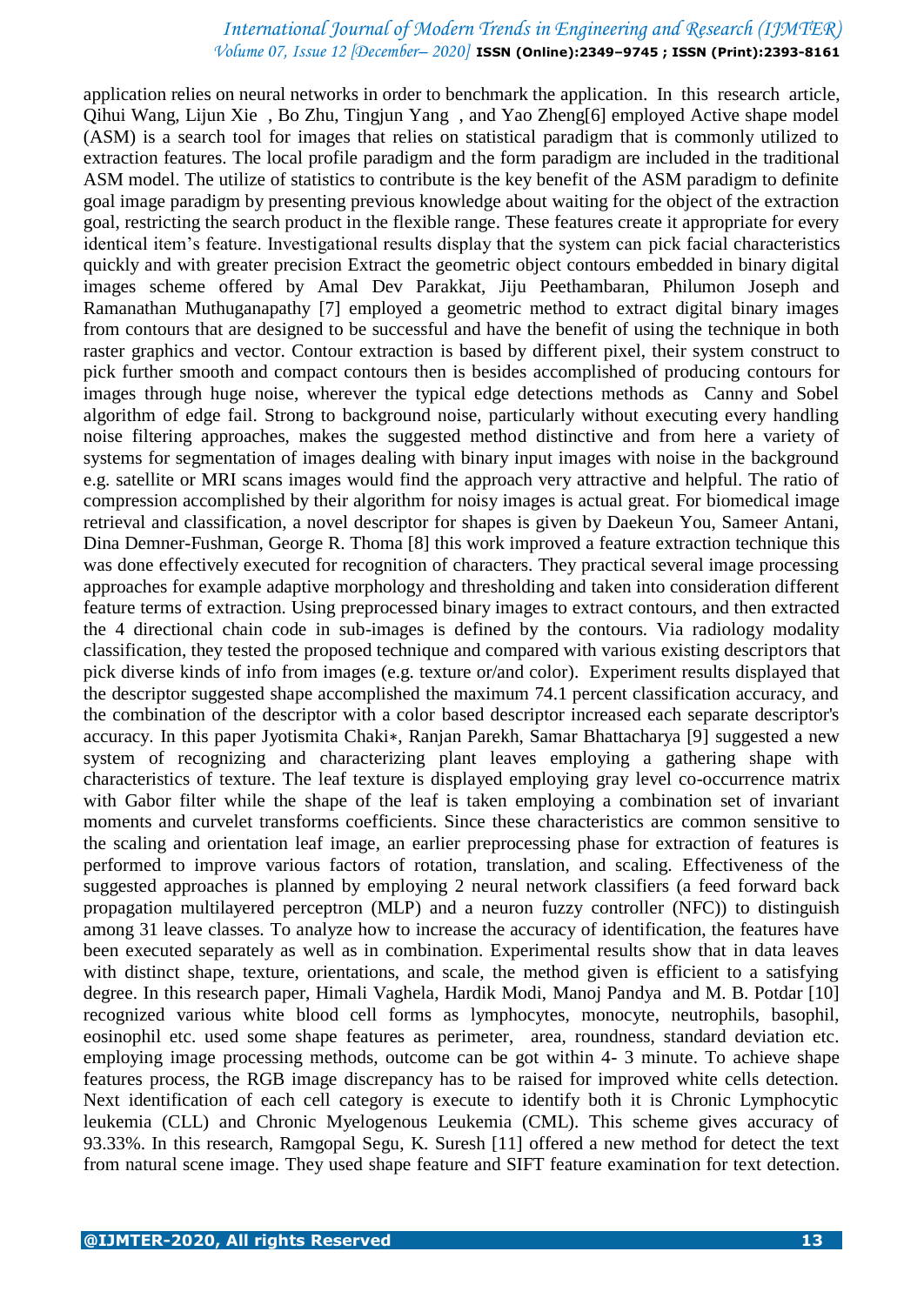In this paper, they presented that both text of feature descriptor methods result in higher implementation detect the text when compared with other state of art methods. For analysis the shape, associated component segmentation is used with the assistance curvature based shape feature extraction mode. At the final, SIFT feature extraction and feature matching is executed the final phase of text detection. In this paper, M Iqtait, F S Mohamad, M Mamat [12] suggested a Multi Resolution Active Shape Models ASM technique, that can accurately and efficiently pick definite form. Moreover, such the enhancement of Active Shape Models, AAM is offered to picks both texture and shape of definite item at the same time. The experiment result that is testing their system on one faces dataset. They find that the ASM is faster and that the position of the trait point is more precise than the AAM, yet the AAM facilitates an improved fit to the texture. automatic tumor segmentation system proposed by Mateusz Buda1 , Ashirbani Saha1 , Maciej A. Mazurowsk [13] depend on Automatic segmentations in deep learning, Three characteristics that calculate the threedimensional and two-dimensional features of the tumor were extracted. Genomic data from previously identified genomic clusters for the studied group of patients depends on gene expression, 1p / 19q co-deletion and IDH mutation, DNA methylation, DNA copy number, and microRNA expression. For each pair of imaging features and genomic sub-type, they demonstrated the exact fishing experiment for ten hypotheses to study the relationship between genomic clusters and imaging features. To create the quantitative image characteristics, they used automated tumor segmentation; their deep learning algorithm achieved an average 82 percent Dice coefficient that is comparable to human achievement. A novel 3D fruit detection technique depend on depth information, shape, color is offered by Guichao Lin, Yunchao Tang, Xiangjun Zou · Juntao Xiong · Yamei Fang [14] Segmenting a red green blue (RGB) image as a binary mask is the first method of image segmentation. It gets a filtered image of depth when multiplied by this mask. Area Growth, a region depend image segmentation technique, is next performed to group the depth image into several clusters. Every cluster is a fruit, branch, or leaf that is converted late into a point cloud. A method of 3D shape detection (SD) then relies on the assent of the sample M-estimator, a model estimator of parameters, to classify possible fruits from every cloud of point. As a final point, a global point cloud descriptor (GPCD) based on color/angle/ shape is used to extract a vector of characteristics for whole point-cloud and to remove false positives. A classifier of the support vector machine (SVM) trained on the characteristics of the GPCD is utilized. In the area, pepper, guava, and eggplant datasets were captured. The accuracy of identification was 0.864, 0.886, and 0.888 for the guava, pepper, and eggplant datasets, and the recall was 0.812, 0.889, and 0.762 respectively. Sketch recognition system proposed by Xingyuan Zhanga , Yaping Huanga, Qi Zoua , Yanting Pei , Runsheng Zhanga , Song Wang [15] in this study, they offered a new architecture called the CNN Hybrid, that is collected of S-Net with A-Net. They define information about shape and information about appearance. Moreover, the CNN Hybrid is entirely tested on various datasets containing TU Berlin, Flickr15k and Sketchy in the sketch retrieval and classification jobs.

#### **III. COMPARATIVE SCHEMES' REVIEW**

A comparison between previous systems will be illustrated in Table 1 below.

| Ref.  | Year | <b>Application's Task</b>                                                      | Dataset             | Features<br>Extraction | <b>Application Accuracy</b>                                                                                                                   | <b>Classifier Method</b> |
|-------|------|--------------------------------------------------------------------------------|---------------------|------------------------|-----------------------------------------------------------------------------------------------------------------------------------------------|--------------------------|
| $[5]$ | 2012 | classification of<br>cursive characters<br>for handwritten<br>word recognition | Created<br>Database | Skeleton               | Database of 650 images.<br>The algorithm was tested<br>a gainst a testing set of<br>130 images and 6 of them<br>were detected<br>erroneously. | Neural Net work          |
| [6]   | 2013 | extract facial                                                                 | <b>IMM</b>          | parametric             | rapidly and have higher                                                                                                                       |                          |

#### *Table 1. Comparative scheme analysis for some datasets*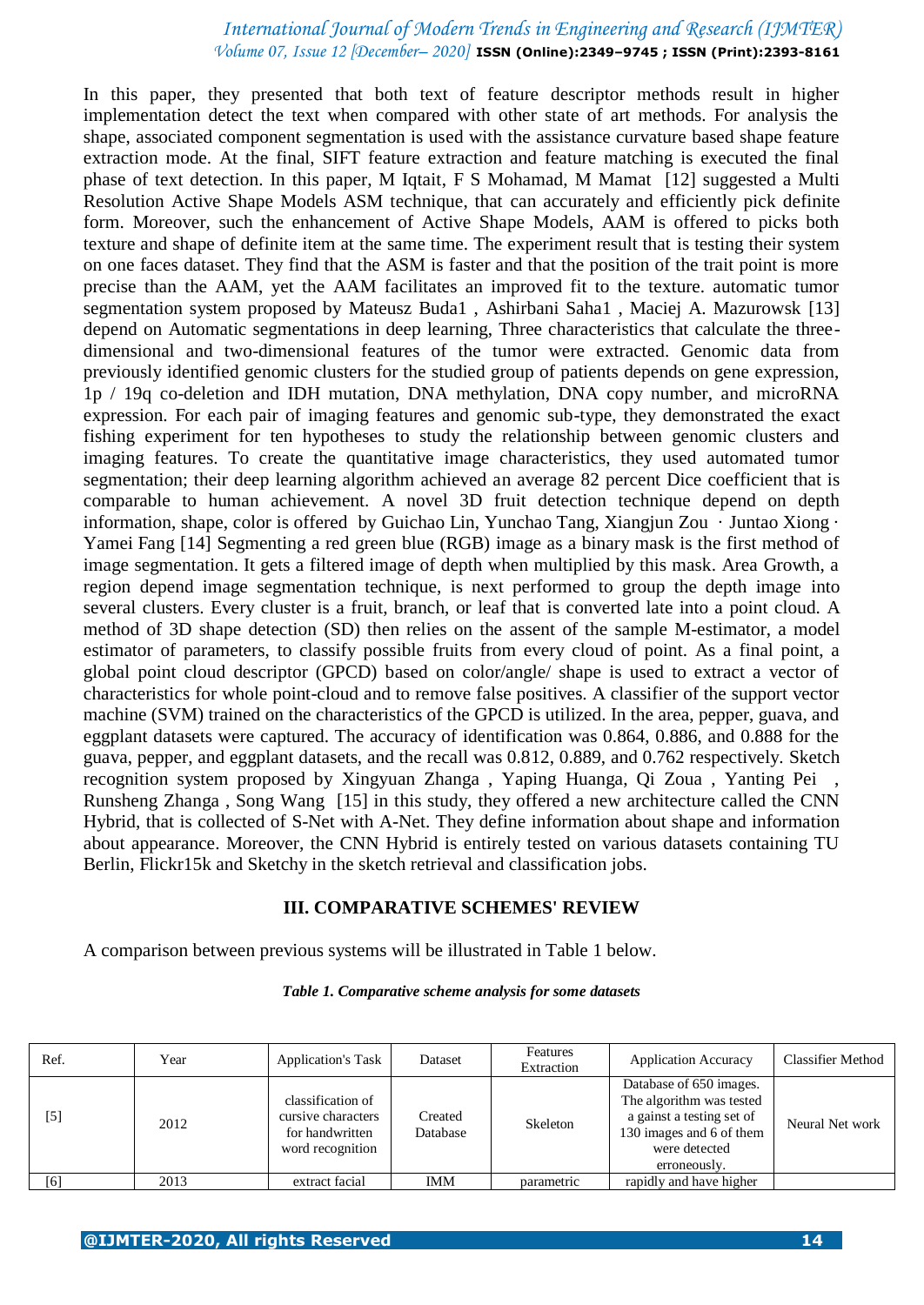|        |                | features                                                                                                                                     |                                                                                              | statistical model<br>(searching)<br>method based on<br>statistical model)                                               | accuracy                                                                                                                                   | ---No Need---                                                                                                       |
|--------|----------------|----------------------------------------------------------------------------------------------------------------------------------------------|----------------------------------------------------------------------------------------------|-------------------------------------------------------------------------------------------------------------------------|--------------------------------------------------------------------------------------------------------------------------------------------|---------------------------------------------------------------------------------------------------------------------|
| $[7]$  | 2014           | extract the contour<br>of geometric<br>objects                                                                                               | collected from<br>open source<br>database and<br>some hospitals                              | traditional<br>contour<br>extraction method                                                                             | very high                                                                                                                                  | ---No Need---                                                                                                       |
| [8]    | 2014           | improve a shape<br>descriptor for<br>biomedical image<br>kind classification                                                                 | collected<br>radiology<br>images<br>Dataset (e.g.,<br>CT, MRI, X-<br>ray,<br>ultrasoundetc.) | contour                                                                                                                 | 74.1%                                                                                                                                      | <b>SVM</b>                                                                                                          |
| $[9]$  | 2015           | Plant leaf<br>recognition                                                                                                                    | Created<br>Database                                                                          | curvelet<br>transform<br>coefficients<br>together with<br>invariant<br>moments                                          | High accuracy                                                                                                                              | neuro-fuzzy<br>controller (NFC)<br>and a feed-<br>forward back-<br>propagation<br>multi-layered<br>perceptron (MLP) |
| $[10]$ | 2016           | Recognize<br>multiple white<br>blood cell types,<br>such as<br>lymphocytes,<br>monocytes,<br>eosinophils,<br>neutrophils,<br>basophils, etc. | Created<br>Database                                                                          | contrast of RGB                                                                                                         | 93.33%.                                                                                                                                    | chronic<br>Lymphocytic<br>leukemia(CLL) or<br>Chronic<br>Myelogenous<br>Leukemia(CML)                               |
| $[11]$ | 2017           | text detection                                                                                                                               | <b>ICDAR 2003,</b><br>2013 and<br>2015.                                                      | curvature-based<br>shape analysis<br>model                                                                              | 87.39 %                                                                                                                                    | No Need                                                                                                             |
| $[12]$ | 2018           | face recognition                                                                                                                             | <b>LFPW</b>                                                                                  | <b>Active Shape</b><br>Models (ASM)<br>algorithm and<br>Active<br>Appearance<br>Models algorithm<br>(AAM)               | ASM is quicker and gains<br>a more precise position of<br>the trait point than the<br>AAM, but the texture is<br>better suited by the AAM. | No Need                                                                                                             |
| $[13]$ | 2019           | automatic tumor<br>segmentation                                                                                                              | The Cancer<br>Imaging<br>Archive<br>(TCIA) and<br>The Cancer<br>Genome Atlas<br>(TCGA)       | Bounding<br>ellipsoid volume<br>ratio (BEVR),<br>Angular standard<br>deviation (ASD),<br>and Margin<br>fluctuation (MF) | 82%                                                                                                                                        | RNASeq clusters                                                                                                     |
| $[14]$ | 2019           | 3D fruit detection                                                                                                                           | Pepper,<br>eggplant, and<br>guava                                                            | global point cloud<br>descriptor<br>(GPCD)                                                                              | 97%                                                                                                                                        | <b>SVM</b>                                                                                                          |
| $[15]$ | 2020 /<br>2019 | sketch recognition                                                                                                                           | g TU-Berlin,<br>Sketchy and<br>Flickr15k                                                     | CNN (A-Net)                                                                                                             | The approach suggested<br>achieves a MAP of<br>0.2874 and improves the<br>accuracy by 0.02<br>compared with CPR L<br>$CNN + LKS$           | Hybrid CNN                                                                                                          |

## **IV. CONCLUSION**

 In this review study, we a time-line reviewed a number of applications depend on shape features extraction within the period (2012-2020). The applications which based on shape feature extraction